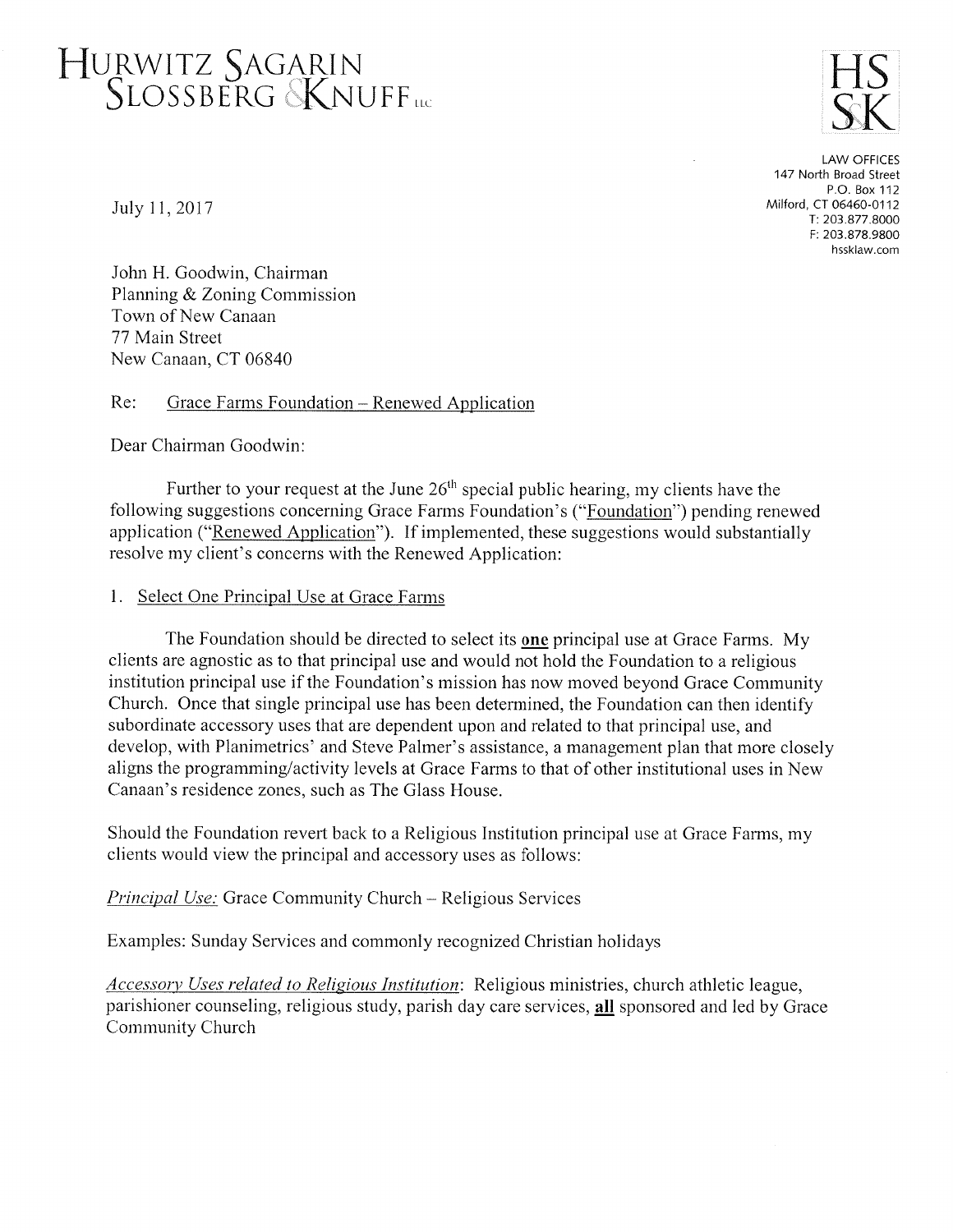John H. Goodwin, Chairman July 11, 2017 Page <sup>2</sup>

Examples: Amazing Grace AA Meetings, Women's Morning Bible Study, Alpha Series, Men's Morning Bible Study, Love and Marriage Course, Pickup Basketball, Youth Volleyball, Story time with Miss Adrienne, Kids Club and Pura Vida, Midnight Run

See Attachment A for a schematic of principal and accessory uses at Grace Farms

## 2. Apply the appropriate Special Permits to Grace Farms

Throughout these proceedings, the Foundation's attorney has conflated intentionally the principal and accessory uses that are subject to special permit approval into a generic "special permit uses" in an attempt to confuse the Commission. My clients have never disputed that New Canaan's zoning regulations allow a site to have multiple special pennits. In fact, the Commission's own special permit master data file reveals that most special perrnits issued in the 4-acre residence zone relate to discrete and incidental activities to the use as of right (i.e. a single family home) – for example, installing a generator, approving a landscaping plan, and building an addition. Put simply, there is no "time tested" interpretation of this Commission regarding multiple, contemporaneous principal uses in the residence zones upon which to afford any deference. Ironically, the examples cited by the Foundation's attorney serve to demonstrate how institutions can successfully operate within a residence zone under the framework of the existing regulations. Once the Foundation has designated its singular principal use and related accessory uses at Grace Farms, then the necessary special permits will flow from those designations.

In developing this framework of a single principal use and accessory uses at Grace Farms, the Commission should keep two issues in mind. First, the principal use and accessory uses selected by the Foundation should be consistent with uses that are currently permitted in New Canaan's residence zones under the regulations. As highlighted at the June 26 hearing, a number of uses taking place today at Grace Fanns - such as the restaurant, movie theater, tea house, and retail shop - were not only never approved by this Commission, but are also illegal in New Canaan's residence zones. Second, the Foundation's management plan must include controls and conditions to ensure that (i) the selected principal use remains consistent with the revised Renewed Application, (ii) none of the approved accessory uses motph over time into additional principal nses, and (iii) Commission approval is required for any additional accessory uses at the site.

See Attachment B for a synopsis of the Commission's master special permit database, and an itemization of the special permits obtained by St. Luke's School and the New Canaan Country Club.

See Attachment C for a summary of the Foundation's use cases regarding multiple special permits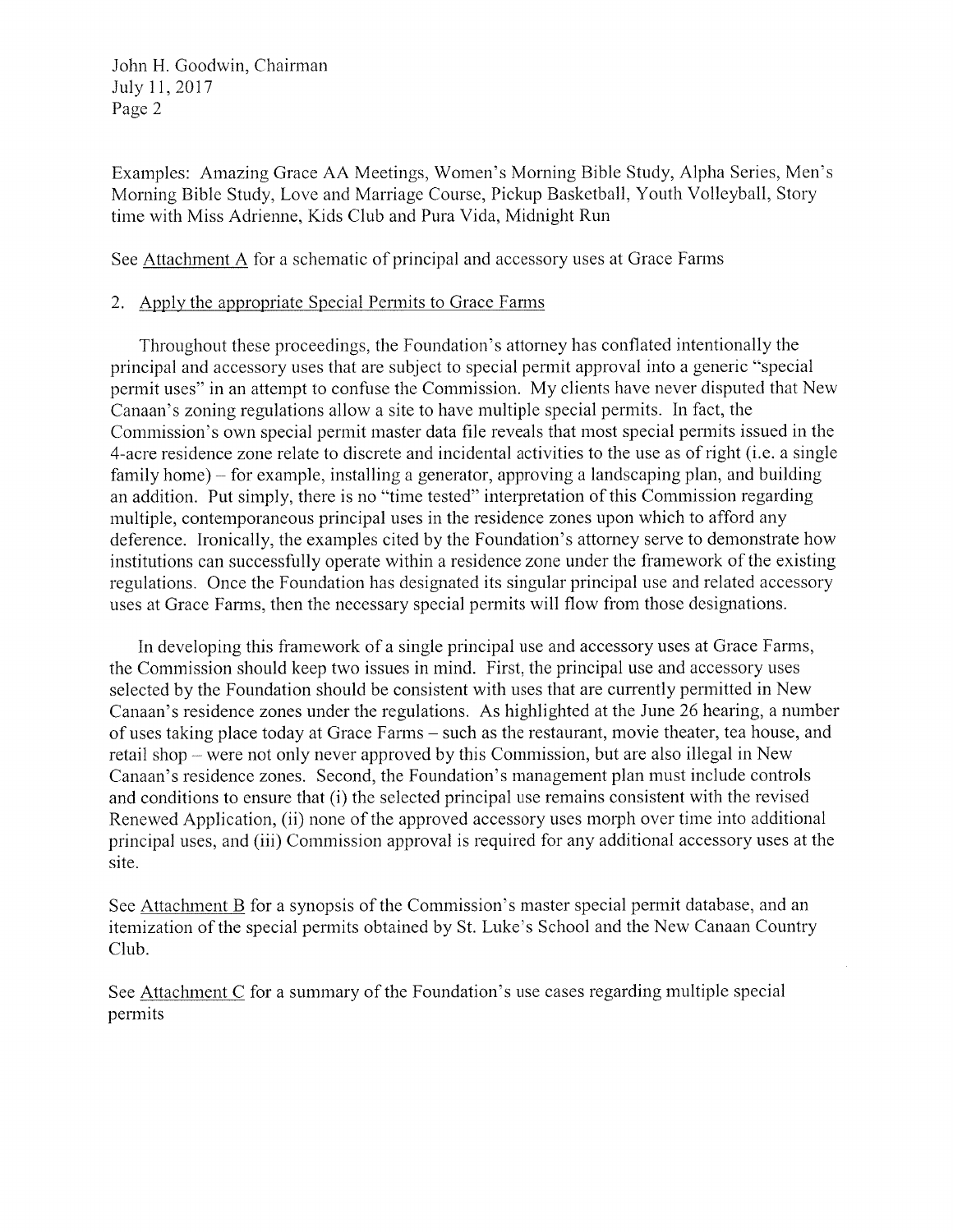John H. Goodwin, Chairman July 11, 2017 Page <sup>3</sup>

## 3. Incorporate operating conditions into Grace Farms' management plan

In its management plan, the Foundation proposes uses that are variable and based upon seasonality (e.g. proposed lighting plan and southern walking path), require human intervention (e.g. turning down interior lights and closing curtains) and place the burden on abutting neighbors to continue serving as *de facto* zoning enforcement officers. My clients are looking for permanent solutions to the encroachments and impacts caused by the Foundation's activities at Grace Farms, including a set of operating conditions that provide visibility to the activities taking place at the site, and are clear and actionable by this Commission with rneaningful penalties if violated.

At the June  $26<sup>th</sup>$  special public hearing, my clients submitted a set of operating conditions that relate to any use on the property (see the "ALL" conditions) and then specific conditions that relate to the single principal use chosen by the Foundation. These conditions not only help the Foundation meet its burden of satisfying the various special permit criteria but also mitigate the intensity of use at the site and concomitant impacts and encroachments on the surrounding neighbors.

The operating conditions address specifically the following key concerns of my clients that were shared with Steve Palmer and the Foundation in early February:

A. No Outdoor Sound Amplification. A prohibition on exterior loudspeakers and microphones at Grace Farms has been in place since 2013. The Commission should direct the Foundation to remove the amplified sound work surrounding Cattail Pond. My clients have no issue with this sound work being relocated inside one of the glass volumes comprising the River building or inside the barns at Grace Farms as part of the Foundation's arts initiative.

B. Light Pollution Mitigation. My clients are looking for permanent, non-variable solutions to the light pollution emanating from the River Building complex. My clients have publicly endorsed, and would accept, Planimetrics' proposal of a full "cut-off" of interior and exterior lighting at the River building complex at dusk, with all evening activities migrating to the adjacent bam complex. Should the Foundation desire to hold evening activities at the River building complex, my clients have proposed a screening formula to mitigate and address the material artificial light encroachments emanating from Grace Farms.

C. Demarcated Buffer Zone. My clients would accept the Foundation's proposed buffer zone as presented in its Inland Wetlands Commission application (No. 17-27) with the following two changes: (i) that the walking trail in the dedicated open space between my clients' property (1328 Smith Ridge) and the Buczkiewicz's propefty (1258 Srnith Ridge) be moved west of the existing brook, and (ii) that an unbroken paddock fenceline/fieldstone wall be installed in the uplands on the inside edge of the buffer zone to create a security "white space" between Grace Farms and my clients' and the Buczkiewiczes' respective property lines. With those two changes, my clients believe no plantings or other disturbance to the wetlands corridor at Grace Farms is necessary.